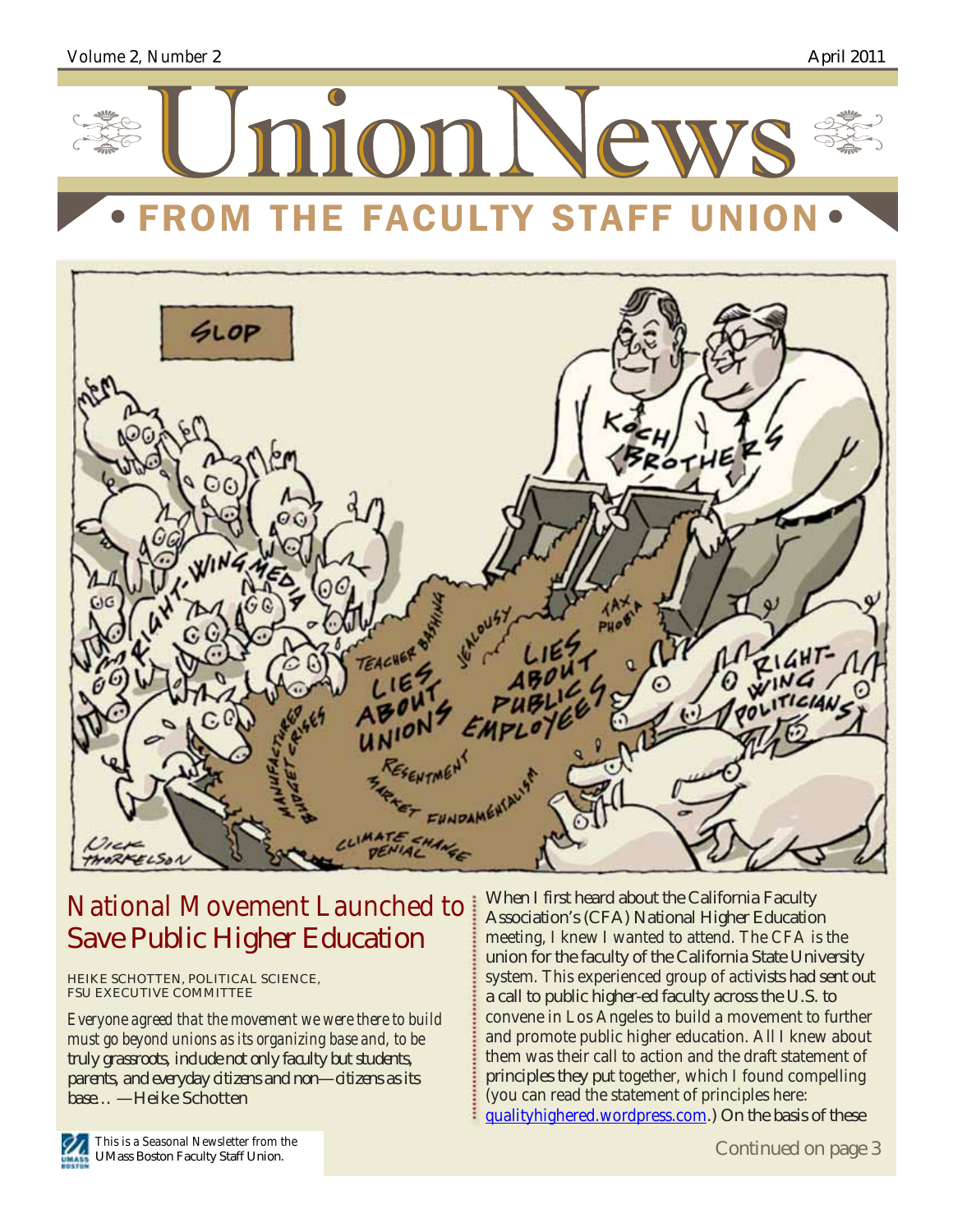

**Contents** 

MOVEMENT TO SAVE PUBLIC HIGHER EDUCATION HEIKE SCHOTTEN......................PAGE 1

LETTER FROM THE FSU PRESIDENT CATHERINE LYNDE...................PAGE 2

JAMES GREEN ON W. VIRGINIA COAL MINE WARS AND MORE ...........PAGE 4

**COMMENTARY** TONY VAN DER MEER ..............PAGE 5

JON MILLMAN ON SOCIALIZING RETIREMENT..............................PAGE 6

| SPOTLIGHT ON THE     |  |
|----------------------|--|
| CLASSIFIED STAFF     |  |
| SHAUNA MANNINGPAGE 7 |  |

PHENOM AND THE NEW LEGISLATIVE CAUCUS LORENZO NENCIOLI.................PAGE 8

#### SOME THOUGHTS ON THE NEW **CONTRACT** LARRY KAYE ..............................PAGE 8

Please send letters to the editor, comments, questions and suggestions to the Faculty Staff Union.

fsu@umb.edu, 617-287-6295

Union News is a publication of the Faculty Staff Union at UMass Boston.

Editor: Dorothy S. Nelson

Writers for this issue, April, 2011: John Hess, Larry Kaye, Catherine Lynde, Shauna Manning, Dorothy Nelson, Lorenzo Nencioli, Heike Schotten, Amy Todd, Tony Van Der Meer.

Special thanks: James Green and Jonathan Millman for assistance with their interviews.

Photographs by: Amy Todd.

Cover Cartoon:

Guest Artist, Nick Thorkelson For past issues of Union News, a list of union officers, information about the union contract and other matters visit the website: www.fsu.umb.edu

Design by Raphael Brickman of **Rstudios**.

## Letter from the President

#### *Dear Colleagues,*

Welcome to the 4th issue of Union News. We hope that you will find these articles timely given the heightened awareness unions are receiving across the nation.

#### Solidarity with Wisconsin Workers:

Our union, the Massachusetts Teachers Association (MTA) actively supports those workers in Wisconsin who are fighting to protect public sector bargaining rights. Over a thousand rallied at the Massachusetts statehouse on Tuesday, February 22nd and on Saturday Feb. 26th to show solidarity with the struggle for union rights in Wisconsin. There was a substantial contingent of FSU members as well as other union members from the UMass Boston community in attendance at these rallies.

#### Legislation Meant to Advance the Status of Public Higher Education:

At the same time that public sector workers' rights and collective bargaining agreements are being expunged by Wisconsin republican lawmakers, an impressive number of bills have been introduced to the Massachusetts Legislature which would provide more support for public higher education. One bill reconfigures the income tax so that the rate goes up, but the income tax exemption does too shifting more contributions to upper-income citizens. It also raises the capital gains tax. This is expected to raise \$1.3 billion for the Commonwealth. There is also a bill requiring that no more than 50% of the state scholarship and grant funds go to students in private higher education institutions, which is not the situation now. Another bill would streamline the process for legislative approval of collective bargaining agreements of state employees by requiring ratified agreements to be submitted directly to the Legislature. Such requests for funding would be considered approved if the Legislature fails to approve or reject these requests within thirty days of submission.

To learn more about these and other bills advanced to support public higher education go to the FSU Website: www.fsu.umb.edu.

#### Proposed Increases in Class Size at UMass Boston:

As part of the strategic planning process, changes to the 35 student cap on mid-level courses are being considered. Representatives of the administration will present the current thinking on this issue to our faculty on Wednesday, April 13th, at 3:00 p.m. as part of the Faculty Staff Union Annual Meeting.

#### Other Boston Campus Issues:

- ♦ We should be getting letters from the Provost's office about our Research and Educational Support (RES) money. The allocation is expected to be about \$175 per full-time faculty (pro-rated for less than full time). Please submit the documentation for your reimbursements to your Assistant Dean before the end of spring semester.
- The Salary Anomalies Committee will be deciding this semester on the distribution of \$20,000 to rectify anomalies.
- We are planning another workshop this spring for faculty coming up for tenure or 4th year review on March 30th. This is the chance to ask your questions about the process.
- We start bargaining our new contract next year (AY 2012). This spring we'll be looking for people to help us with the bargaining efforts. What is on your mind? What issues do you want to put on the table? Please communicate with us about these matters.
- ♦ UMass Boston's Labor Management Committee initiative to reduce fees for employees' dependents is in effect now. Our representative is Michael Stone, CPCS.

Governor Deval Patrick's budget for FY 2012 cuts funding to all of public higher education, and will reduce the UMass budget by 7%. Although we have tuition retention for out-of-state students as of this year, and will probably see a 2-3% student fee increase, UMB will be facing a difficult financial situation going forward.

Faculty Staff Union Annual Meeting on April 13: We encourage you to attend our Annual Meeting on April 13 at 3:00 p.m. in Wheatley Hall, 1st floor, room 6. Refreshments will be served. Contact the FSU if you have items to place on the agenda. Our union relies on the active participation of its members.

Regards,

Catherine Lynde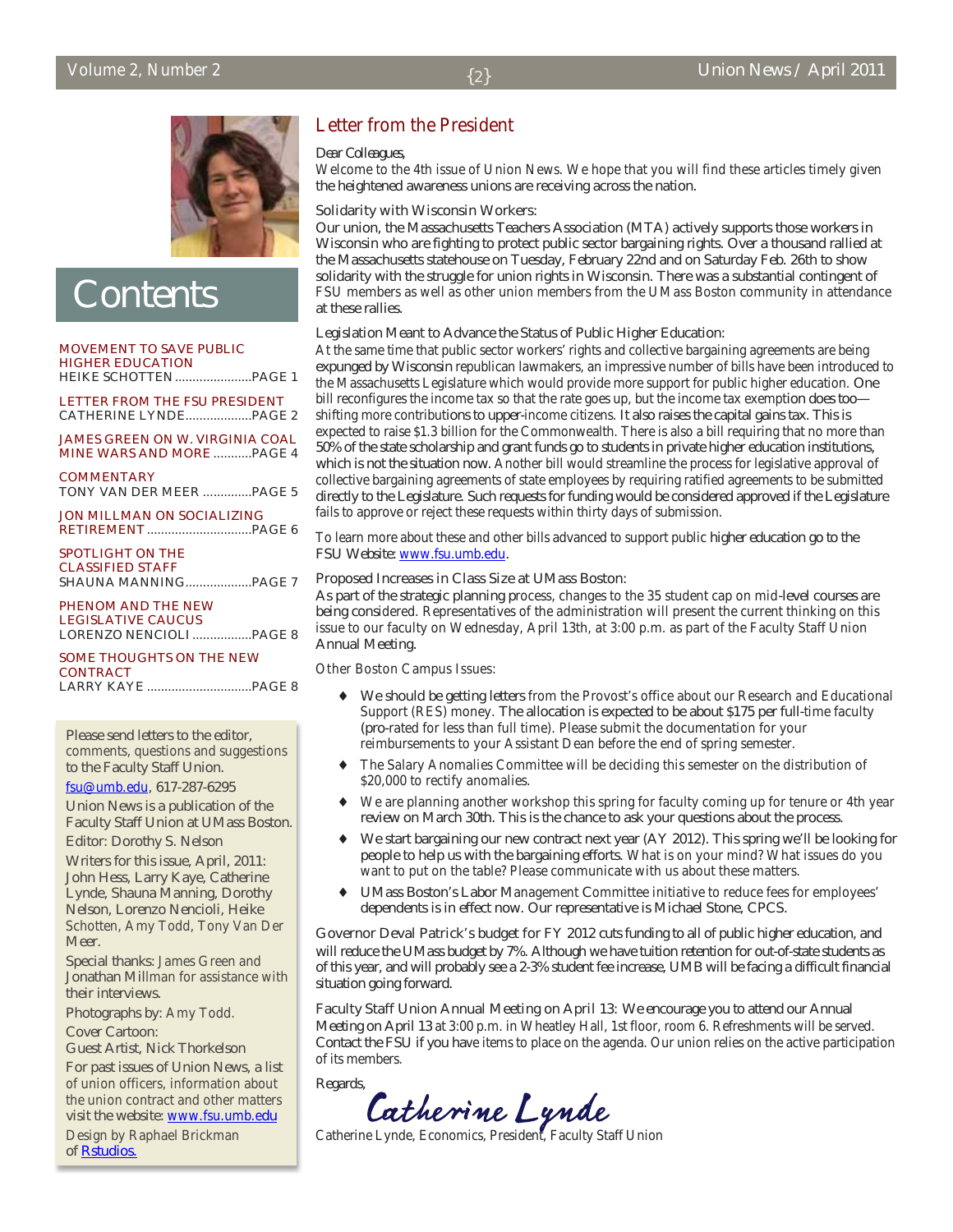# New Movement Could Reinvigorate Public Sector {Heike Schotten cover story continued}

two things alone—the call and the principles—I packed my bag and headed to LAX, strangely eager to spend an entire weekend networking with other faculty.

I was not disappointed. The folks from CFA were smart, competent, gracious, and well organized. They were ready for us and greeted us with food, an agenda, capable staff, and incisive analysis. They clearly knew each other well from having worked together on previous campaigns. They knew how to insure a clear

division of labor that capitalized on individual people's strengths. I was impressed with their understanding of the issues facing public higher education, their politics around those issues, their hospitality to a roomful of strangers, and their openness to learning from others outside of the CFA.

The agenda for the meeting had been sent out in advance. They had planned an extended meet and greet with time for discussions about shared challenges at our respective institutions and possible visions for a unified movement. Shortly after the first hour of discussion on Friday night, as people shared their experiences the original agenda became obsolete. Everyone had similar problems and political positions with regard to those obstacles. Privatization of the

elimination of programs, administrator salary raises, state disinvestment, and the movement away from education and toward "job training" were common complaints. Refocusing the energy, conversation, and resources on quality, affordable, accessible public higher education for all was the shared indeed unanimous political response.

Privatization of the

university, student debt,

base, since all of these people have a stake in accessible public higher education. All of us recognized that affordable, quality public higher education is an issue that everyone in the U.S. can and should care about, and that working toward this goal was part and parcel of a movement to reinvigorate an increasingly defunct and abandoned public sector. It became clear that if we, the direct and most obvious agents for our work, do not stand up and fight for it,

public higher education will gradually be diluted and destroyed.

Given this unusual consensus, we quickly moved to the nitty gritty of organizing. Subgroups were formed to target key components of an organizing strategy: messaging, direct action, allies. We brainstormed ideas and shared them with the larger group. We drafted a rough timeline for the next six months of the movement. We set up a listsery for ourselves and formed subcommittees: one to finalize the statement of principles, one to work toward orchestrating a national level direct action on individual campuses, and one to work on forming allies and general outreach. We created a placeholder website.

The continued connection I have had with the people at this conference since I left inspires hope for the future of this movement and its potential to

ignite a national conversation—if not, a national transformation—regarding the place of public higher education in this country.

university, student debt, elimination of programs, administrator salary raises, state disinvestment, and the movement away from education and toward "job training" were common complaints. Refocusing the conversation, energy, and resources on quality, affordable, accessible public higher education for all was the shared—indeed unanimous—political response.

Over 70 faculty from 12 states attended the conference. They came from Massachusetts and Vermont, Texas and Nebraska, South Dakota, Washington, and Hawaii. Many were involved in their local unions, though not all. Everyone agreed that this new movement we were there to build must go beyond unions as its organizing base and, to be truly grassroots, include not only faculty but students, parents, and everyday citizens and non-citizens as its

EDITOR'S NOTE: JOHN HESS ALSO ATTENDED THIS CONFERENCE IN LOS ANGELES. HE ADDED THE FOLLOWING COMMENTS AS AN ADDENDUM TO HEIKE SCHOTTEN'S STORY:

*Though the CFA is the inspiration for the campaign, the working groups were quite deliberately formed with a national composition. A blog site based on an article by Susan Meisenhelder of the CFA has been set up on Huffington Post and is already the featured blog in the college section. We encourage all to visit the site and add your comments (huffingtonpost.com/susan-meisenhelder/highereducation-at-the-c\_b\_814569.html).* 

–—John Hess, English, FSU Executive Committee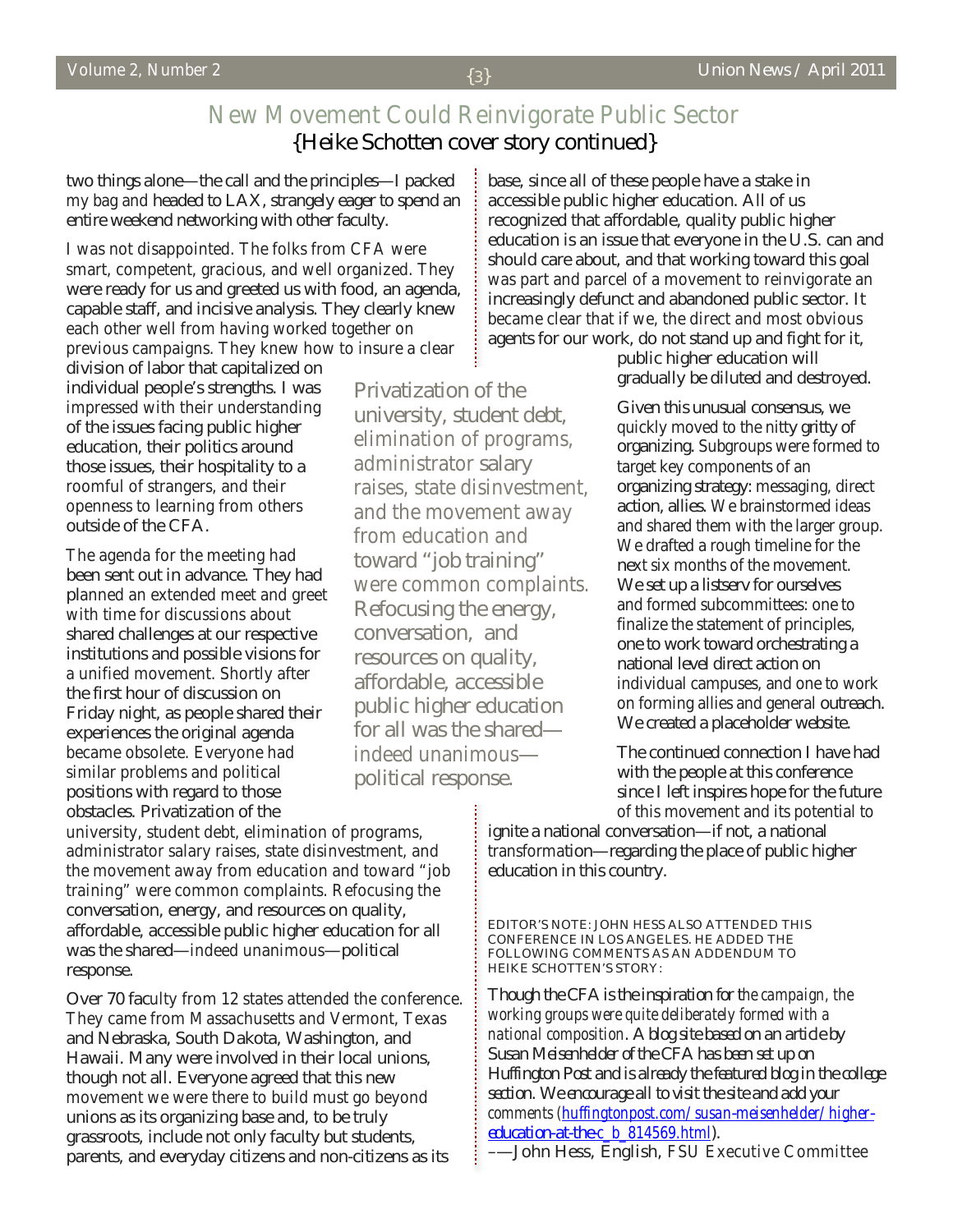# James Green, Scholar and Dedicated Ally of U.S. Labor

INTERVIEW CONDUCTED BY DOROTHY S. NELSON

James Green, Professor of History at UMass Boston, a prolific writer and scholar is also a dedicated ally of the labor movement in America. He participated in the 1977 job action organized to win the FSU's first contract and later served as a Vice President and advisory board member. He created the Labor Studies Degree Program at CPCS, which has more than 100 labor leaders as alums. He has been a consultant to documentary film makers and, since 1987, has lectured on labor history at the Harvard Trade Union Program for international union leaders. His most recent book, Death in the Haymarket, A Story of

Chicago, the First Labor Movement and the Bombing that Divided Gilded Age America (Anchor Books 2007) has been praised in the New Yorker and many other publications. Green is currently writing a book on the history of the early 20th century West Virginia coal mine wars.

### Why are you writing this book about the mine wars in the early part of the 20th century at this particular time in history?

I have been interested in West Virginia coal miners since 1978 when I went there as a political journalist for Radical America magazine to cover the big nation-wide strike of 1978. I returned in 1990 to teach history to United Mine Workers organizers, and worked with Barbara Koppel (Director of the documentary Harlan County) who was filming footage about an ongoing strike. The film Out of Darkness: The Mine Workers' Story was the result.

My current project on the West Virginia mine wars continues that journey, but presents a challenge to me as a writer of narrative. I need to create a visual picture of the Appalachian setting, bring unknown coal miners into the light, explain why there was so much violence (at least 60 men were killed during two outbreaks of guerilla warfare) and, show how big the stakes were for all, the nation's biggest unions, the nation's most powerful corporations, and the nation's most determined, most desperate workers, the coal miners—shock troops of the American labor movement. Unlike the story I told in Death in the Haymarket, which ends in tragedy and loss of the workers, this next book ends with a victory for the union miners in the New Deal spring of 1933.

#### I remember seeing the movie Matewan by John Sayles about the stand off between striking coal miners and union busters in a small W. Virginia mining town in 1920.

Yes, that's the first time the story of the West Virginia mine wars broke out of Appalachian folklore and reached a wider public; it caused a big stir. There will be a chapter about Matewan in my book. This is a dramatic story with colorful characters like Mother Jones at the center of it.

There is a tremendous amount of violence in the story, but the book is also about how those conflicts were necessary to win freedom for working people who were subject to a kind of economic violence in dangerous mines and in repressive, almost feudal, company towns. It's a story from the heart of Appalachia but it also an American tale, and an international one too.

### As you study these mine wars in West Virginia, what are you in search of?

I am in search of what it takes to tell a true, compelling story of people in struggle, over a long haul. This is not sociology; it is not political science; it is history; it's

My main question in the West Virginia book is this: does violent conflict ever expand human freedom? If so, when and how?

argument by description. It's a braided narrative that tries to weave together story and idea, but without the didactic arguments, critiques, theories and explanations that are the lingua franca of academic scholarship. I am looking for another currency, which has the same intellectual value, but more

dramatic weight. My main question in the West Virginia book is this: does violent conflict ever expand human freedom? If so, when and how? We'd all prefer non-violent strategies for social change—and recent history offers some hopeful examples—but there is also something to be learned from our bloodstained history.

#### Were socialists and anarchists involved in these mine wars as they were in the 1877 uprisings in the Haymarket?

The role of radicals in social movements is an important subject in my work, but social struggles I've studied pull in all kinds of people, the secular rebels and the religious evangelicals. That's what is intriguing about crusades for social justice: the magic of human solidarity. It's not something Americans experience much these days. For those of us who belong to communities of faith, or to communities of workers—labor unions—the magic is still within the realm of possibility. That is why my dear departed friend, Howard Zinn, always said: history is full of surprises, instances of ordinary people doing extraordinary things.

### You have devoted your academic life to the cause of labor and the teaching of labor history. What challenges have you faced?

Within the history profession, labor history is a stepchild that found its way slowly into the academy. Class conflict has been an uncomfortable truth in academia, as it is in America. There is great literature on workers' history out there now, for example, the textbook Who Built America?, and monographs like Killing for Coal, which won the prestigious Bancroft prize; it was the first book about workers to achieve this honor.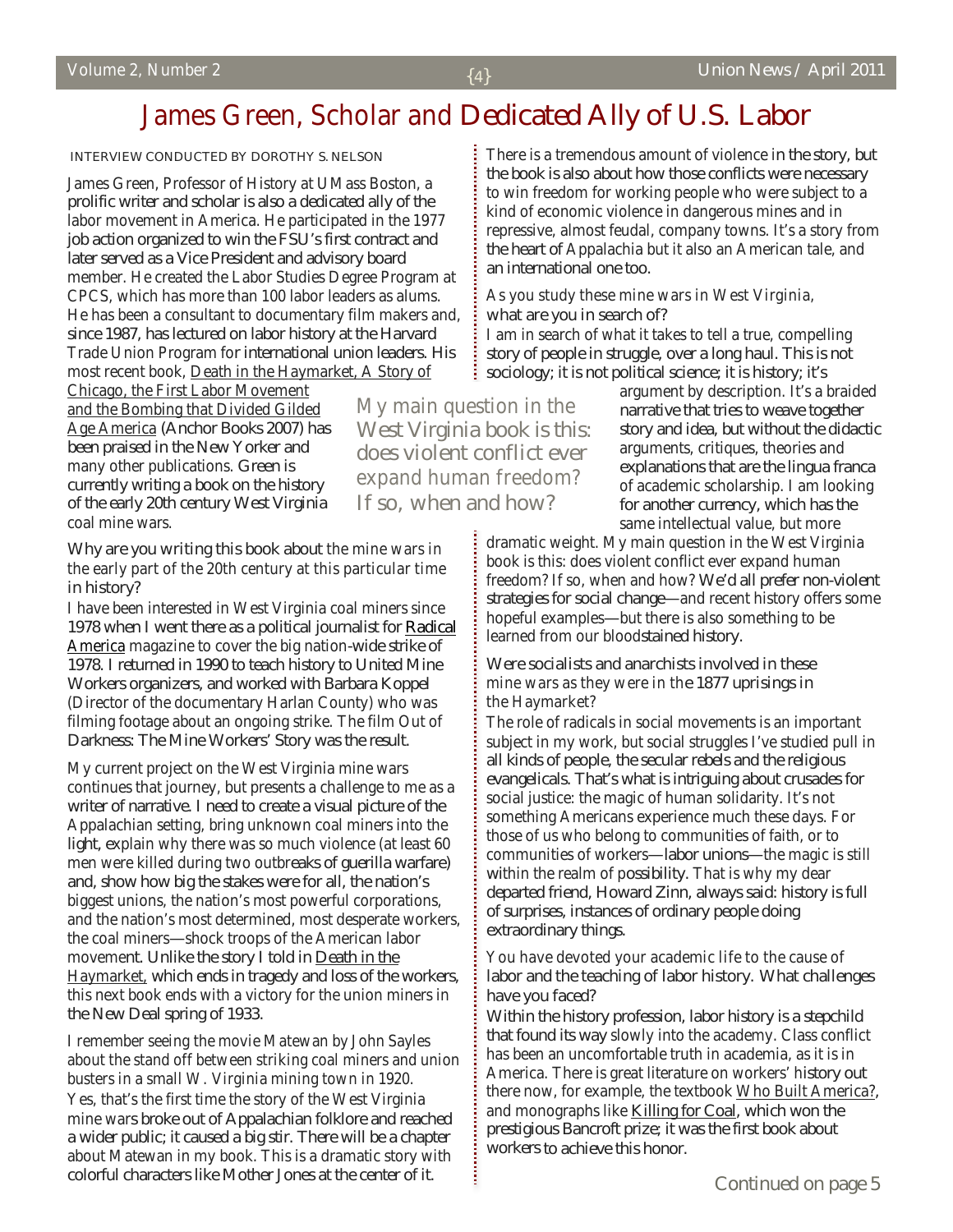# Unions Need an Inclusive and Active Rank and File to bring about Structural Political and Economic Changes in this Country

#### COMMENTARY BY TONY MENELIK VAN DER MEER, AFRICANA STUDIES

Wisconsin has become the flashpoint for anti-union sentiment and pro-union resistance. Central to this focus on unions is an orchestrated campaign to blame working people for budget deficits nation wide. Public sector workers in particular have become the scapegoats for the national economic crisis caused by wars in Iraq and Afghanistan, and a banking industry that has gotten away with playing three-card Monte with the public's trust. In addition, billionaire business people are financing media campaigns to convince workers to support issues that are fundamentally opposed to their own basic interests.

Anti-union films like Waiting for Superman portray teachers' unions as obstructionist to change instead of addressing core issues related to the structural causes of problematic school systems. These times require imagination: what would life be like for working people in America if unions or collective bargaining didn't exist? Travel back in history and examine the last 100 years to

understand how important unions have been for hope, the uplift of working people, and the expansion of democracy and human rights in this country and around the world.

Unions have had problems similar to other bureaucracies but the existence of unions has added to the health, safety, and development of working people and their capacity to participate more fully and productively as citizens and leaders. In a nation that was built on slave labor, the situation for all workers was imperiled. Unions were the wedge that broke through the barriers and enabled workers to achieve advancements in working conditions and wages. Racism as well as sexism in unions have been and are still issues that must be addressed and unions need to put more energy into educating their members about these problems. One of the weaknesses of unions is the lack of a vigorous rank and file, bottom up active democratic unions that uphold in practice the inclusion and support of all workers (employed or unemployed) regardless of race or sex. Unions need to play a central role in the culture, spreading labor history, promoting the idea that unions are not mainly service organizations; that they exist to represent and fight for the rights of working people as a whole. Without this kind of consciousness, big business can manipulate people's thinking and undermine the strength of unions.

For nearly 10 years workers of UE 150 in North Carolina have been waging a campaign to end State Statue 95–98 that prohibits public sector workers from entering into collective bargaining contracts with their employers. This statue was passed in 1959, a residue of segregation, yet there has been near silence on a national level about

supporting this workers' struggle for collective bargaining. Policies like this impact workers, and deepen the marginalization of Black and female workers. Whenever workers ignore the disrespect of fellow workers their time for like treatment is inevitable.

The most important thing we have besides our families and our mental and physical health, is our labor. We exchange this labor through service so that we can earn money to be able to provide shelter, food and other necessities for our families. In spite of years of arduous labor, many workers are still unable to provide decently for their families. This situation will remain unjust if workers are not allowed to unionize and if collective

> bargaining is not honored and respected.

Uprisings and resistance in Egypt, Tunisia, Yemen, Algeria, and Libya, are echoing in Wisconsin, Ohio, North Carolina and Virginia. What is needed is what Dr. Martin Luther King, Jr. called for, structural political and economic changes.



**State House Rally Feb. 22** Amy Todd photo

# Green continued

Outside the academy, in the public sphere, I have found a very receptive audience for what was once called "Labor's Untold Story"—most recently on WGBH's "Radio Boston" and the TV show "Chronicle," where I have told some stories that link the past and present. I do think, concerning human affairs, that what goes around comes around, usually in some very painful and instructive ways.

#### What has it meant for you to be on the faculty of UMass Boston for all these years?

Being on the faculty of the College of Public and Community Service (CPCS) for thirty years, having tenure, and support from the union, has made all the difference in the world to me, in terms of academic freedom, a fairly egalitarian work environment, a union contract that supports fairness. I am grateful for the community support from the staff up to the administration for the work I do putting a public face on scholarship. If I had stayed at the elite private college where I started my career, I would have been penalized for this kind of effort, instead of supported and rewarded, as I have been at CPCS, and in the UMB History Department. It really does take a village to support anyone doing this kind of public work.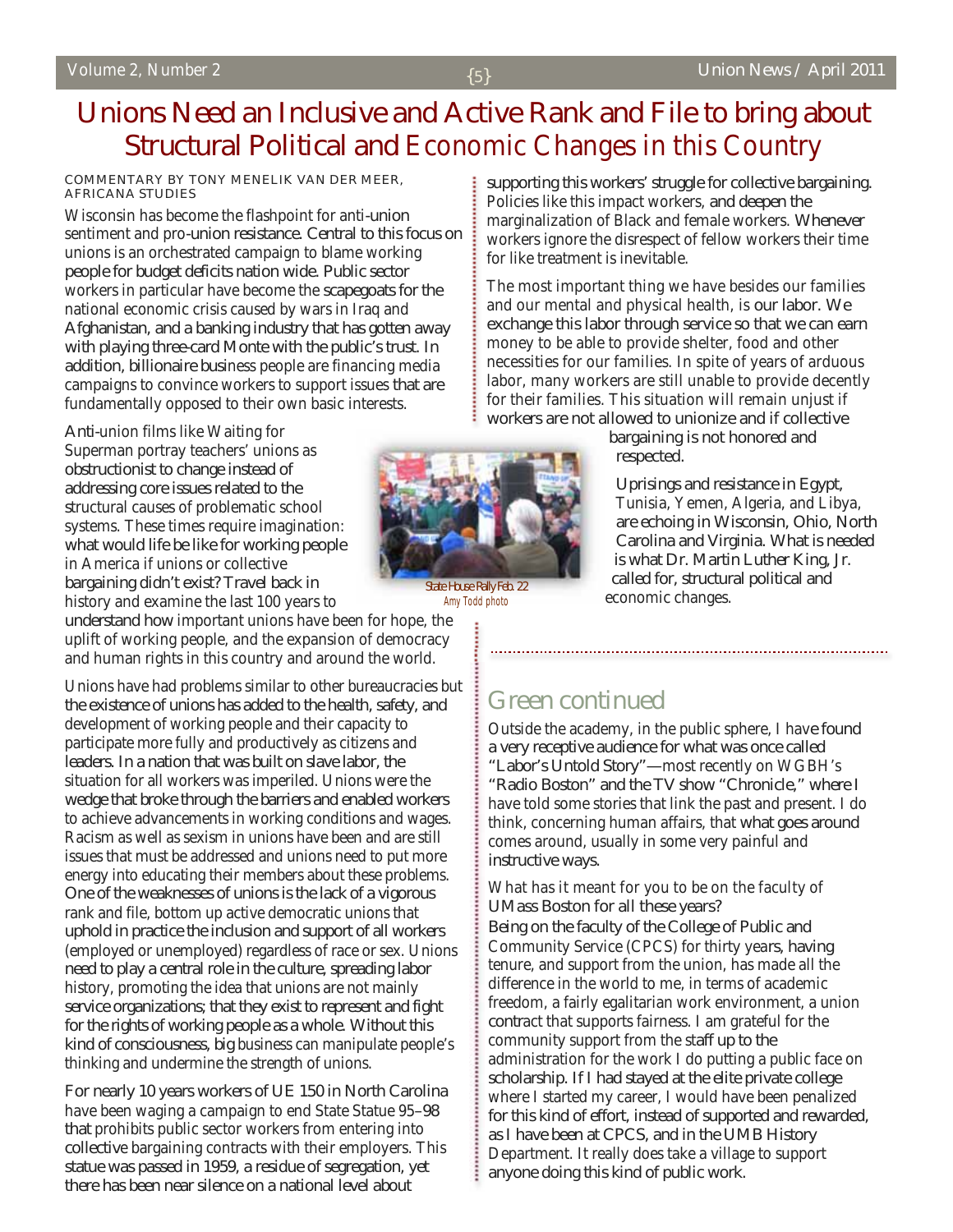# Jonathan Millman: Socializing the Risk of Getting old

#### INTERVIEW CONDUCTED BY AMY TODD

Jon Millman (economics) and Nelson Lande (philosophy) have been fighting for the retirement benefits of non-tenure track faculty (NTT) for 11 years. Attorney Michelle Gallagher joined the fight soon after she became MTA/FSU consultant.

### With respect to retirement, what is the primary goal for NTT faculty at UMB?

We should have a viable retirement: enough income to retire at a decent standard of living; not outliving our personal retirement savings. I believe everyone should be part of a socialized retirement system. But more and more, the risks of retirement have been privatized. The Individual Retirement Account (IRA) is an example of a retirement plan where risks have been privatized. Each individual assumes the entire risk associated with retirement. In a socialized retirement system, the risk of retirement is spread over many people. Social Security is the best example of a socialized retirement system. Before Social Security, most people could not afford to retire. In a socialized retirement system, everyone has some semblance of a decent old age.

### What is the difference between ORP and SERS?

The State Employees Retirement System (SERS) is a social retirement system that offers a defined benefit plan. Each member makes regular contributions to a common retirement fund. The benefits received upon retirement are specified by the plan and guaranteed for life. The Optional Retirement Plan (ORP) is an individual retirement system and a defined contribution plan. A defined amount of money is deducted from the employee's paycheck. Because the state's contribution ends upon retirement, the value of your benefit depends upon the value of your individual investments when you retire. Unlike SERS, your ORP account can lose value and be depleted before you die. There is no guaranteed benefit

### What exactly have you and Nelson Lande been fighting for and why?

We have been fighting to open up SERS to non-tenure track faculty who opted for ORP before 2004. Prior to the 1999–2000 contract, SERS was not an option for faculty teaching two courses per semester because SERS was only open to employees who are at least half-time. The university did not consider two courses per semester and attendant responsibilities half-time employment. Since the university limited most non-tenure track faculty to two courses per semester, joining SERS was not possible. By 1999, the union reached a contractual agreement that two courses per semester plus some additional service would be considered 50%, making many NTT faculty eligible for SERS. However, the university-imposed limit of two courses per semester still made SERS membership risky since employees must accrue ten years of creditable service to be vested in the plan and receive benefits. That translates to 20 years of continuous teaching for part-time teachers. With little or no job security, this was a very risky option. Even Human Resources recommended NTT faculty opt for ORP. Around this time, the administration and the union, in response to severe budget cuts, agreed to lift the cap on NTT faculty course load. These changes allowed NTT faculty to accrue service more quickly making membership in SERS a more viable option.

## You and Nelson Lande are fighting to open up SERS to NTT faculty who opted for ORP before 2004. What is special about 2004?

In 2008, Michelle Gallagher and I met with Peter Tsavaras, head of ORP, to allow NTT faculty to transfer out of OPR and into SERS. At this time, Mr. Tsavaras revealed that, until 2004, the regulations governing ORP restricted eligibility for membership to full-time faculty. In 2004 ORP amended its regulations to include half-time faculty. Mickey and I immediately recognized that there was now a legal basis to compel ORP to allow the transfer of all NTT faculty who had entered ORP prior to the change in regulations. ORP can now release NTT faculty but only the State Retirement Board has the power to allow us into SERS.

### Does this mean all non—tenure track faculty who were not full—time when they joined ORP must transfer to SERS?

No. Peter Tsavares and Nicola Favorito, Executive Director of SERS, agreed to transfer eligible faculty on a case-by-case basis. Each faculty member must decide whether or not to transfer based on the calculations that SERS makes concerning their total creditable service and the total amount they will have to pay to buy back into the system. We've just sent Mr. Favorito the work histories of all NTT faculty who might elect to transfer. We are awaiting his response and then will meet with the State Retirement Board.

## You have been struggling with this issue for 11 years. What has kept you committed?

No doubt, a bit self-interest. But I think we all will be better off in SERS. I felt it was important for NTT faculty to be allowed to participate in the only socialized retirement program available to state employees.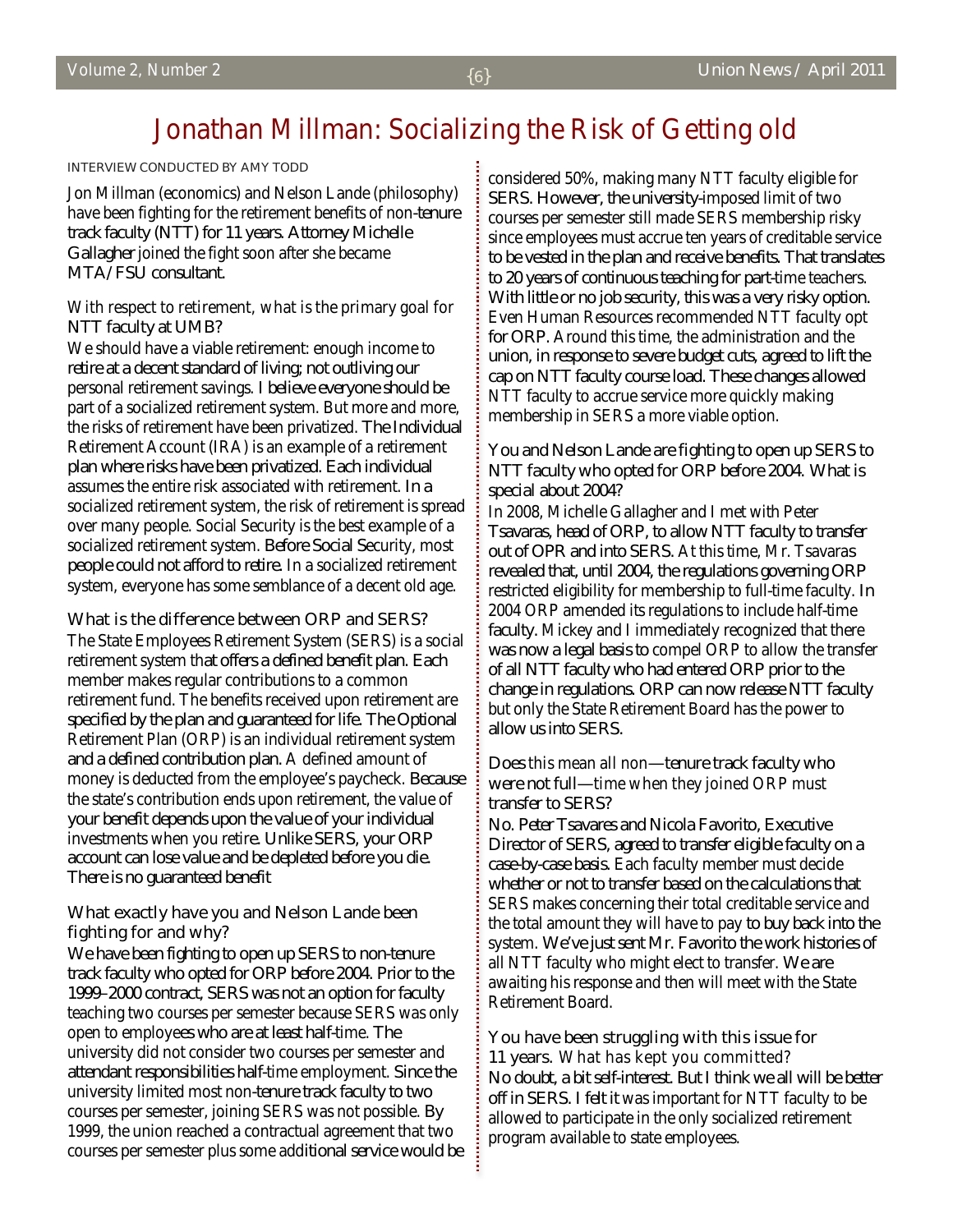# SPOTLIGHT ON THE CLASSIFIED STAFF Some Workers Lack Living Wage; Face Bullying

#### SHAUNA LEE MANNING, PRESIDENT, CLASSIFIED STAFF UNION

The Classified Staff are the front line employees at UMass Boston. We answer the phones, produce the payroll, plow the roads, keep the grounds in order, make the keys, handle security, coordinate events, manage offices, and assist the faculty and students. These are just a few of the many support duties we provide. We are the people on campus who get things done.



Shauna Manning photo by Amy Todd

## Job Descriptions Have Not Been Updated for Over Twenty Years.

The term "classified staff" is a category of state employees who are under the Commonwealth's Human Resources Department job descriptions which originated in 1987—many years ago, before computers, email, web, and even fax machines! Our job titles and descriptions do not remotely cover what is done in the 21st century. The university and the state have denied requests by CSU employees for upgrades with the excuse that "we don't have a job title for you." Some CSU employees do very high-level computer work creating, using, and maintaining complex databases that did not exist in the 1990s, let alone the 1980s when the job descriptions were last updated. Employees in these situations are expected to keep up with modern technological demands while not being compensated fairly for doing so. Some employees have resigned from the university when they were denied a rightful upgrade.

 Because our job descriptions, titles, and pay scales are so outdated, a good number of our CSU employees do not make a living wage. We have single mothers who

work full time in our higher grade (pay) levels and are still eligible for and use the WIC (Women, Infants, and Children) Program and/or food stamps for lowincome parents. Others have always relied on fuel assistance or other programs for low-income citizens. Our student population has exploded, but we have not had increases in staff to keep up with the services we need to provide to our students. The university has many areas where one employee is the sole person who performs a critical function without backup. When that employee is away (vacation, FMLA, etc.) that work halts.

## Bullying of Classified Staff

Another workplace issue CSU members face is bullying. This is not unique to UMass Boston; bullying is one of the top growing workforce problems in the United States. Bullying is defined as ongoing behavior intending to humiliate and/or intimidate the targeted employee. The CSU was able to get language in our contract several years ago (the Board of Trustees Principles of Employee Conduct) to address bullying so that we could file grievances but the results have not been optimal. Usually, the solution is that the employee who has been targeted by the bully must find another job, whether on or off campus. HR seems to lack the authority to do much regarding bullies. As the book The No Asshole Rule (which is about bullying in academia) states, the best way to stop bullying is to get rid of the bullies. The CSU has been holding bullying workshops for our members that have been well attended and well received. Members learn what bullying is, how to recognize it, and how to deal with it. In addition to the information, employees also meet other co-workers in the workshops who understand and validate what they are enduring in the workplace.

In spite of these issues that CSU members face, the majority of the Classified Staff who work at UMass Boston stay here because they believe in the university's mission of high quality and accessible public higher education. Many of the Classified Staff have taken advantage of the education benefit and have earned their degree or degrees at UMass Boston while working here. We have a number of blue-collar scholars who work on our campus and some have multiple degrees and/or continue to take courses of interest. CSU employees identify strongly with the students on campus and take pride in their ability to serve them.